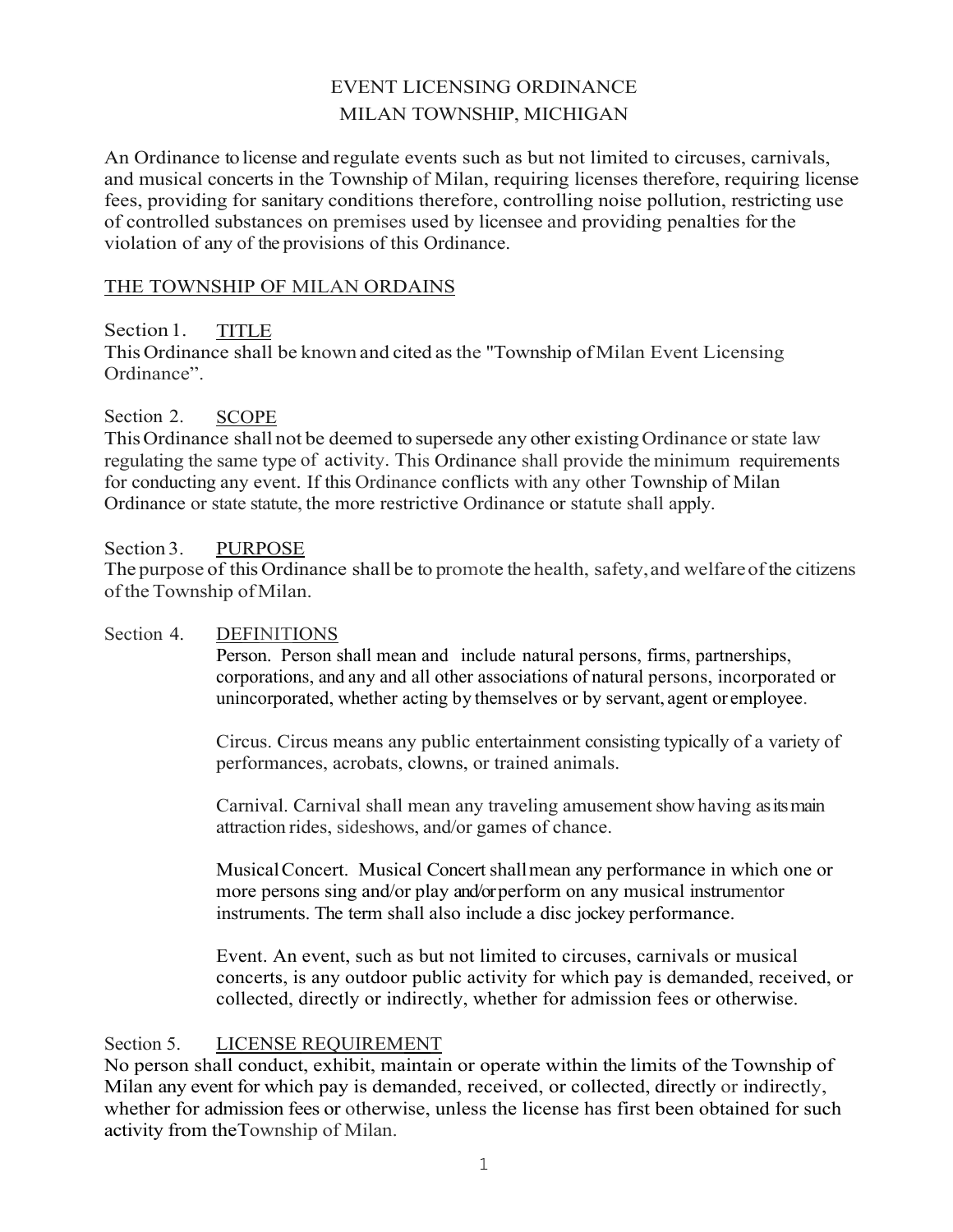Section 6. APPLICATION FOR LICENSE

Application for license shall be made in writing to the Township Clerk and filed not less than 30 days prior to the proposed opening day of such activity. The Township Clerk shall then submit the application to the Township Board at its next regularly scheduled meeting for approval or disapproval. A special meeting may be called at the expense and request of the applicant to consider the application . Such application shall give the full name of the applicant or applicants, the business and residence addresses of such persons and their present interest in the issuance of the license applied for. If the applicant is a corporation, the names, business addresses and residence addresses of the present officers and directors of the corporation shall be stated in the application. Such application shall also state the place or places where the event is to be conducted and the number and character of the exhibits to be there established, maintained or operated. If a license is issued, it shall be unlawful for any person to carry on the event at any place other than that specified in the application.

# Section 7. **INSURANCE**

Before any license shall be issued, there shall first be filed with the Township Clerk a certificate of insurance stating that the proposed licensee has provided liability insurance protection in an amount not less than \$500,000 per person for personal injury to any one person and not less than \$1,000,000 for personal injury related to any single accident and not less than \$1,000,000 for property damage . Such insurance shall include the Township of Milan as a named insured and shall be approved by the Township Attorney.

## Section 8. FEE

Before any license shall be issued, there shall first be collected by the Township Clerk a fee in the amount of \$100 from the applicant.

# Section 9. DIRT, PAPER, LITTER AND DEBRIS

No dirt, paper, litter or other debris shall be permitted to remain uncollected upon any public or private property used by the licensee, his agents or employees, for longer than 24 hours subsequent to the termination of a licensed activity.

# Section 10. SANITARY FACILITIES

Prior to the issuance of any license required by this Ordinance, the applicant shall submit written proof that he has contracted to have available at the site of any event a sufficient number of toilet facilities to meet the requirements of the Monroe County Sanitary Code as it applies to Public Assemblages. The applicant shall submit written proof from the Monroe County Health Department to the Milan Township Clerk of compliance with the requirements of the Monroe County Sanitary Code.

## Section 11. EXPIRATION OF LICENSE

All licenses issued under this ordinance shall, unless a different date is provided for in the license, expire on the 30th day from and after the date of issuance. No such license that is granted by the Township Clerk shall be assignable or transferable and the same shall at all times be conspicuously displayed on the premises on which the licensed activity is to take place. No person, except the licensee as permitted in the license, shall do business or be permitted to do business under the provisions of a single license, either directly or indirectly.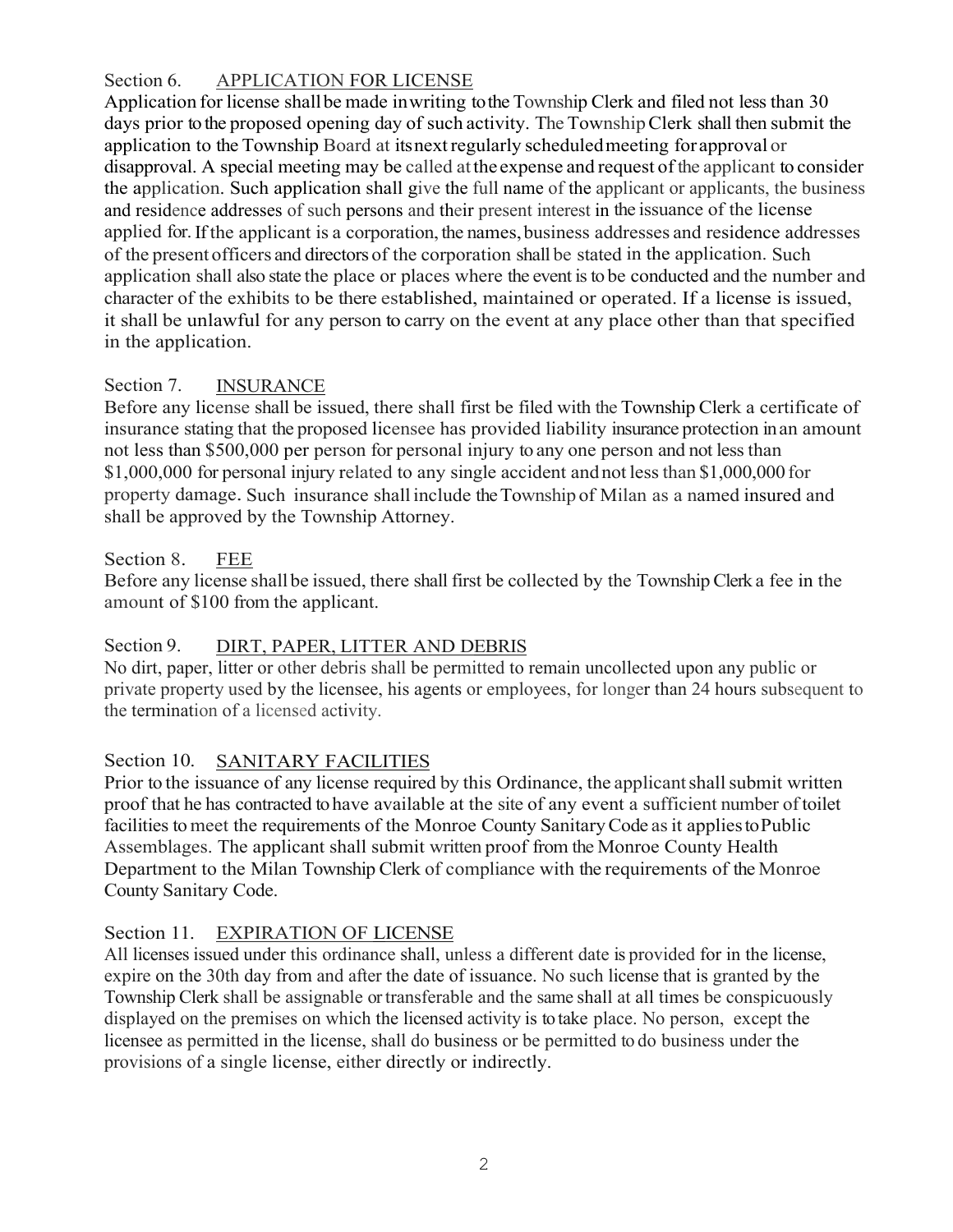## Section 12. REVOCATION OF LICENSE

Licenses issued under the provisions of this Ordinance shall be revocable by the Township Clerk, upon notification of the Ordinance Enforcement Officer, at any time for a violation of any statute of the State of Michigan or Ordinance of the Township of Milan.

#### Section 13. CLOSING TIME

Activities licensed under the provisions of this Ordinance shall be closed to the public from midnight until 9:00 a.m.

## Section 14. MAINTAINING ORDER

Quiet and good order shall be maintained upon the premises upon which a licensed activity takes place as well as on adjacent property. The licensee shall contract for the attendance of one police officer or one licensed private security guard for every 500 persons reasonably expected to be in attendance at the activity. Sufficient evidence or assurances of such an agreement shall be presented to the Township Clerk prior to the issuance of any license.

## Section 15. ISSUANCE OF LICENSE

The Township Clerk shall issue a license to an applicant who has complied with all of the provisions of this Ordinance.

# Section 16. GAMBLING

No person shall be permitted to play any game in which a bet or wager is laid, and no person shall be permitted to lay any wager or bet on the outcome or result of any game played upon the premises.

## Section 17. PROHIBITION OF CONTROLLED SUBSTANCES

No controlled substances whose sale, use, or possession is illegal, as defined by local statutes or statutes of the State of Michigan, shall be sold, used, consumed or possessed on the premises licensed under the provisions of this Ordinance. No person under the influence of any controlled substance shall be permitted to enter in or remain on the premises where a licensed activity is being held.

## Section 18. SEVER BILITY

If any court of competent jurisdiction shall declare any provision of this Ordinance to be invalid, such declaration shall in no way effect any other provision of this Ordinance, either as a whole or in part.

## Section 19. PENALTY

Any person who, himself, or his clerk, servant, agent, manager, or employee, violates or fails to comply with the provisions of this Ordinance, shall, upon conviction thereof, be sentenced to pay a fine and not more than \$500 and costs of prosecution, or to imprisonment for a period not to exceed 90 days or by both such fine and imprisonment in the discretion of the court.

## Section 20. EFFECTIVE DATE

This Ordinance shall become effective 30 days following passage and publication. This Ordinance, number 15 was made and passed by the Milan Township Board at a regular meeting of the Board held on October 8, 1981 at the Milan Township Hall with all members of the Board being present and 5 voting in favor of this Ordinance and 0 voting against.